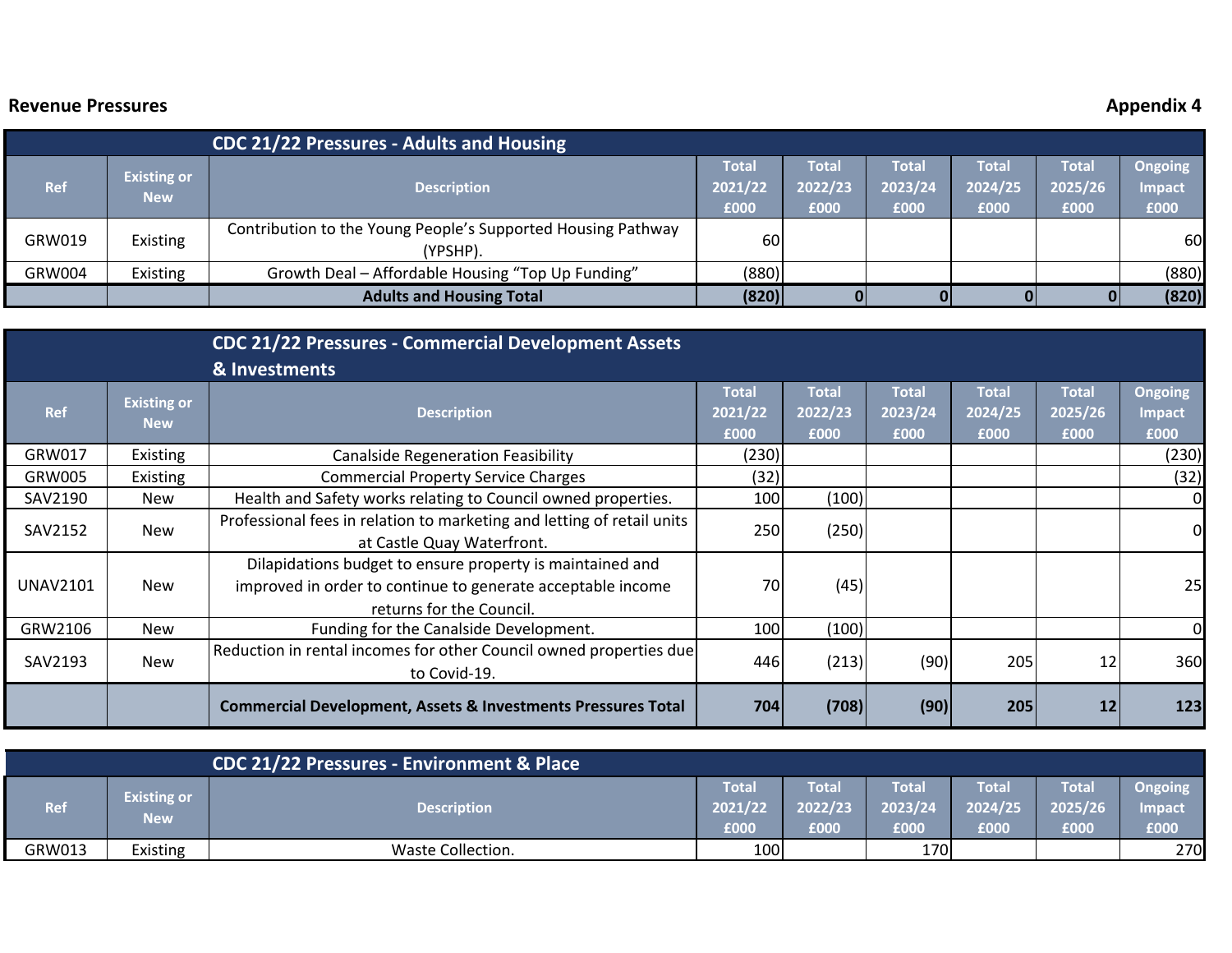| <b>Revenue Pressures</b> |            |                                                                     |       |                       |       |  | <b>Appendix 4</b> |
|--------------------------|------------|---------------------------------------------------------------------|-------|-----------------------|-------|--|-------------------|
| GRW021                   | Existing   | Planning Policy Conservation Design.                                | 32    |                       |       |  | 32                |
| GRW033                   | Existing   | Kidlington masterplan delivery project                              | (75)  |                       |       |  | (125)             |
| GRW031                   | Existing   | Development Management Staff Changes                                | (42)  |                       |       |  | (42)              |
| GRW040                   | Existing   | Waste Collection - Recycling gate fee                               | (118) |                       |       |  | (118)             |
| <b>GRW002</b>            | Existing   | Growth Deal - Year 3 CDC Plan Resourcing                            | (13)  |                       | (321) |  | (332)             |
| GRW2102                  | <b>New</b> | Reduction in income within the Council's vehicle maintenance and    | 75    |                       |       |  | 75                |
|                          |            | fleet management facility.                                          |       |                       |       |  |                   |
| SAV2148                  | <b>New</b> | Increase in the costs of recycling.                                 | 93    |                       |       |  | 93                |
| GRW2108                  | <b>New</b> | Covid-19 has caused a delay in the Car Park Action Plan capital     | 30    |                       |       |  | 30                |
|                          |            | project.                                                            |       | (50)<br>(48)<br>(151) |       |  |                   |
|                          |            | Additional resources ensure there is no breakdown in the collection |       |                       |       |  |                   |
| SAV2147                  | <b>New</b> | of the waste and recycling service affecting the health and well    | 65    |                       |       |  | 65                |
|                          |            | being of residents.                                                 |       |                       |       |  |                   |
|                          |            | <b>Environment &amp; Place Pressures Total</b>                      | 147   |                       |       |  | (52)              |

|               |                                  | CDC 21/22 Pressures - Public Health and Wellbeing  |                                 |                                 |                                 |                          |                                 |                                         |
|---------------|----------------------------------|----------------------------------------------------|---------------------------------|---------------------------------|---------------------------------|--------------------------|---------------------------------|-----------------------------------------|
| Ref           | <b>Existing or</b><br><b>New</b> | <b>Description</b>                                 | <b>Total</b><br>2021/22<br>£000 | <b>Total</b><br>2022/23<br>£000 | <b>Total</b><br>2023/24<br>£000 | Total<br>2024/25<br>£000 | <b>Total</b><br>2025/26<br>£000 | <b>Ongoing</b><br><b>Impact</b><br>£000 |
| GRW009        | Existing                         | <b>Healthy Place Shaping</b>                       | (90)                            |                                 |                                 |                          |                                 | (90)                                    |
| GRW029        | Existing                         | Spiceball Leisure Centre Contract Compensation     | (330)                           |                                 |                                 |                          |                                 | (330)                                   |
| <b>GRW028</b> | Existing                         | <b>Social Prescribing</b>                          |                                 | (22)                            |                                 |                          |                                 | (22)                                    |
| GRW030        | Existing                         | The Mill Arts Centre Trust - Operating Costs       |                                 | (30)                            |                                 |                          |                                 | (30)                                    |
| GRW026        | Existing                         | FAST programme - Wellbeing Service                 |                                 |                                 | (27)                            |                          |                                 | (27)                                    |
|               |                                  | <b>Public Health and Wellbeing Pressures Total</b> | (420)                           | (52)                            | (27)                            |                          |                                 | (499)                                   |

|          |                                  | CDC 21/22 Pressures - Corporate                                                                                                           |                          |                          |                                 |                          |                          |                                         |
|----------|----------------------------------|-------------------------------------------------------------------------------------------------------------------------------------------|--------------------------|--------------------------|---------------------------------|--------------------------|--------------------------|-----------------------------------------|
| Ref      | <b>Existing or</b><br><b>New</b> | <b>Description</b>                                                                                                                        | Total<br>2021/22<br>£000 | Total<br>2022/23<br>£000 | <b>Total</b><br>2023/24<br>£000 | Total<br>2024/25<br>£000 | Total<br>2025/26<br>£000 | <b>Ongoing</b><br><b>Impact</b><br>E000 |
| SAV21100 | <b>New</b>                       | Potential continuation of additional costs to compensate leisure for  <br>not being able to run at capacity due to Covid-19 restrictions. | 700                      | (700)                    |                                 |                          |                          | $\mathbf{0}$                            |